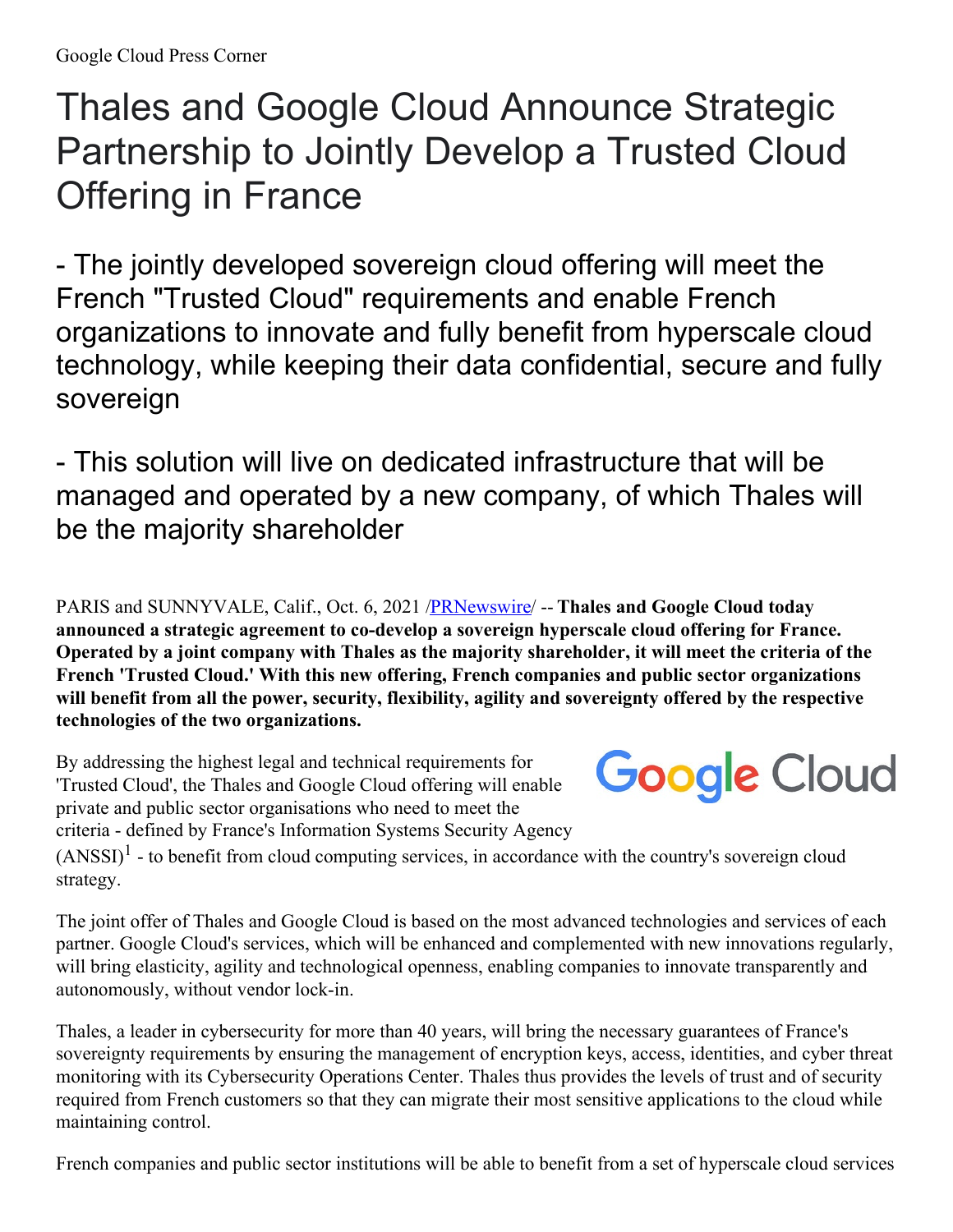that are:

- operated by a dedicated, newly formed company under French law, held in majority by Thales;
- hosted in France, within infrastructure that is separate from Google Cloud, with a separate network and servers controlled and operated by the new company;
- supported locally by the new company, ensuring customer service is handled in France;
- locally secured with identity management, data encryption, administration and supervision being provided by the new company;
- regularly enhanced via rolling software updates that are evaluated and validated within a security sandbox managed by Thales; and
- managed on a sustainably developed infrastructure.

"To adapt to the diversity of our customers' cloud needs, Thales offers a wide range of options with partners in its ecosystem. Thanks to this unique collaboration with Google Cloud, we will be able to help power the *digital transformation for organizations of all sizes and industries that want to keep control and sovereignty* over their data and that of their customers. Together, we will address the criteria defined by the government for a trusted cloud, as well as environmental goals with a sustainable approach for the infrastructure we will *build," said Marc Darmon, Executive Vice President, Secure Communications and Information Systems at Thales.*

*"Thales and Google Cloud have a joint vision to deliver the most innovative and trusted solutions to companies and public sector organizations in France. Our unique approach to addressing the concerns of French citizens and government bodies, including the development of a new company, ensures organizations* can benefit from the innovation and agility of the cloud, without compromising on the security, privacy and *sovereignty required by the French government," said Thomas Kurian, CEO at Google Cloud.*

*"The government's national cloud strategy clearly specifies the state's willingness to use and promote highperformance and trusted cloud of erings. The challenge is to have the widest possible range of solutions compliant with the SecNumCloud repository which details the technical, operational and legal security rules capable of ef ectively protecting data and processes hosted in a cloud service. ANSSI therefore enthusiastically welcomes this ambitious project that meets these criteria," said Guillaume Poupard, Director General of the National Information Systems Security Agency (ANSSI.)*

## **About Google Cloud**

Google Cloud accelerates organizations' ability to digitally transform their business with the best infrastructure, platform, industry solutions and expertise. We deliver enterprise-grade solutions that leverage Google's cutting-edge technology – all on the cleanest cloud in the industry. Customers in more than 200 countries and territories turn to Google Cloud as their trusted partner to enable growth and solve their most critical business problems.

## **About Thales**

Thales (Euronext Paris: HO) is a global leader in advanced technologies, investing in digital and "deep tech" innovations – connectivity, big data, artificial intelligence, cybersecurity and quantum computing – to build a confident future crucial for the development of our societies. The Group provides its customers – businesses, organisations and governments – in the defense, aeronautics, space, transport, and digital identity and security domains with solutions, services and products that help them fulfil their critical role, consideration for the individual being the driving force behind all decisions.

Thales has 81,000 employees in 68 countries. In 2020 the Group generated sales of  $\epsilon$ 17 billion.